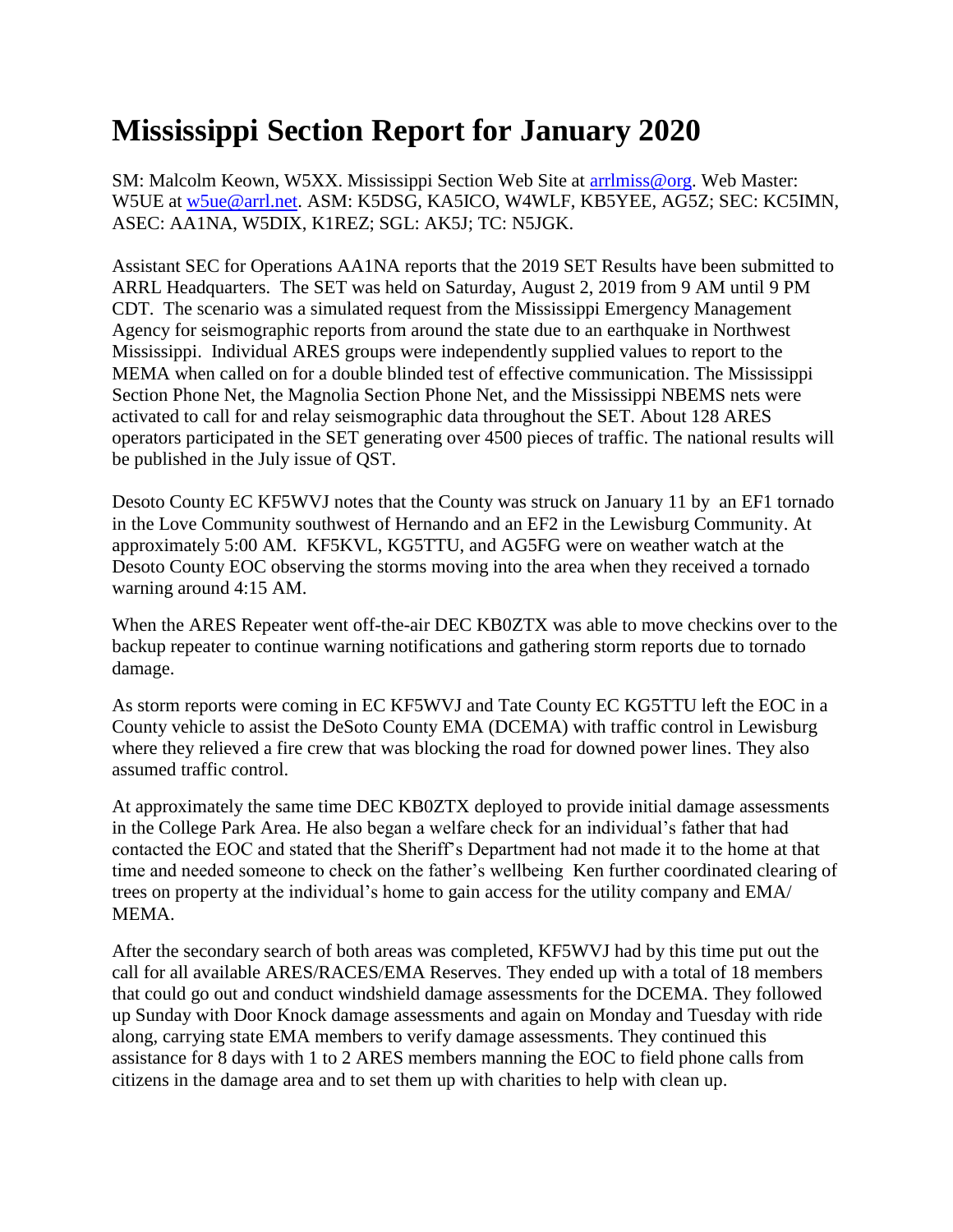Ricky says his team went from 0 to 110 in literally 0.2 seconds and never missed a beat. They were able to assist the DCEMA and take the place of at least 20 firemen, ambulance drivers, policemen in order to allow them to continue to protect people and property and save lives while ARES was doing damage assessments, monitoring the weather for the initial rescue efforts, and assisting at the EOC.

Scott County EC K1REZ advises that on the morning of January 11 AEC KF5VVU activated the Scott County ARES Team and the Scott County Severe Weather Net upon Scott County being issued a tornado warning by the National Weather Service Forecast office in Jackson. An F2 tornado was on the ground for three miles in the town of Forest where it downed trees and power lines. Since cell Phone communication in Scott County was not affected, the team handled Storm Spotter Reports for the NWS and kept local Hams, whose power had been knocked out, informed as to the locations of the storm cells.

Forrest County EC KF5TEX notes that ARES is hosting the first District 8 meeting planned for the February 22. Further, the Southeast Mississippi Emergency Net was activated on January 11. Reports were coming in early in the morning during an open net on 146.775. At 10:05 AM the net was formally activated by KF5TEX at Stage One on 146.670. The Net was activated due to several severe thunderstorms and tornado warnings near the area. The area was under tornado watch till 10:00 PM monitoring an approaching squall line. No major damages reported during the Net session.

Attala County EC reports that Mid-Mississippi ARC started a fundraiser on December 24 to raise funds to place an ARRL Book Set in the Kosciusko Public Library. The Book Set has been fully funded and the books have been ordered

Lauderdale County EC KB5SZJ advises that they have a new digital repeater to be installed soon and should be in operation within the next month. Also, ARES held a Technician Class in Clarke County for 9 students with the test to be held in February

Adams County EC notes that the 146.31/91 Repeater is back on the air. The range is limited for now, but it should be back to normal soon.

Yalobusha County AEC KD5NDU reports that the new 3in1 2.0 APRS TNC is in and is temporarily at the KD5NDU QTH before it is moved to the repeater site. Right now, it is igateing both ways on messages, digrepeating, and soon could be sending out weather reports in the area as soon as the cables come in for the weather station.

Club President KD5DHR advises that on January 11 the Vicksburg ARC provided communication for Chill in the Hills which is sponsored by Grace Christian Counseling. Chill in the Hills is a 10k/ 5K foot race. The event organizer was N5KWT and event net controller was W5WAF. Other volunteers were KG5YEE, KG5OVR, K5VXV, KC5GIB, KC5VTN, N5JGK, and KD5DHR.

On your long-range calendar note the Pinebelt Hamfest in Hattiesburg on March 7 at the Forest County Community Shelter adjacent to the Forrest County Multipurpose Center, see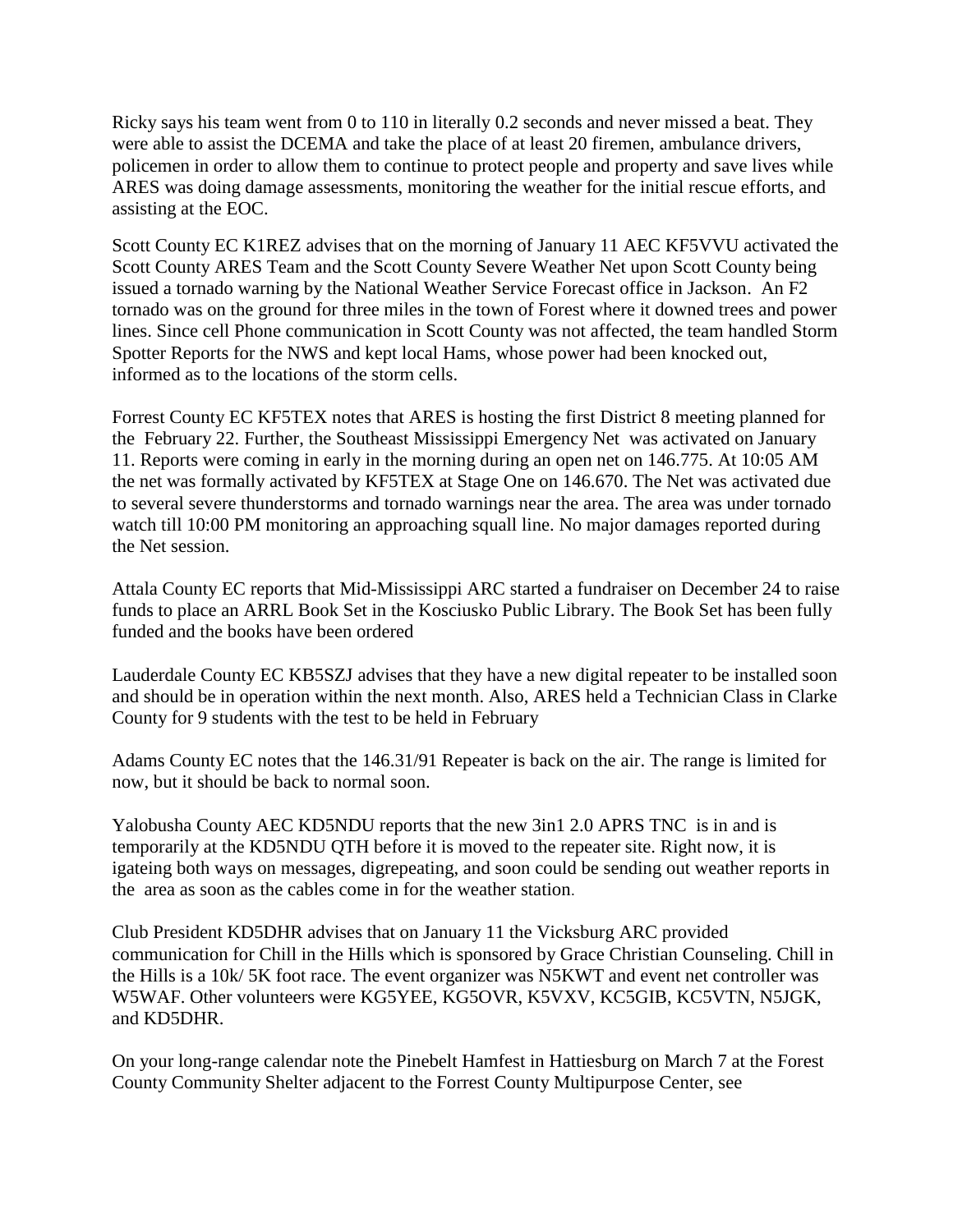[www.hburg.net](http://www.hburg.net/) for more info;, the Mississippi QSO Party on April 4-5, see [www.arrlmiss](http://www.arrlmiss/) for rules; Field Day on June 27-28; and the ARRL Day in the Park in Vicksburg date TBD.

Congratulations to the following on their upgrades in January: KF5TEW, Randall – Picayune; KI5HIU, James – Gulfport; and KG5ZFA, John – Bay Saint Louis.

Also, congratulations to KF5WVJ who successfully completed ARRL course PR 101 - "Public Relations for Radio Amateurs."

Welcome to the following new Hams in Mississippi in January: KI5HSR, Michael – Southaven; KI5HTA, Jerica – Batesville; KI5HVD, Jesse – Pass Christian; and KI5HZE, Billy – Saucier.

Also, welcome to the following new ARRL Members in January: K5ADX, Tommie – Lamar; KF5AGE, John – Biloxi; KI5GDY, Levi – Vardaman; KI5GDZ, Jonathan – Vardaman; WH6GFX, Carl – Gautier; KI5GUP, Richard – Ocean Springs; KI5HOU, James – Gulfport; W5JMJ, McLeod – Pelahatchie; KD5JOF, Charles – Durant; KD5QEO, James – Bassfield; W5TT, Barry – Glen; KF5TWK, William – Olive Branch; KE5UGA, Gabriel – New Albany; and KE5WGF, David – Laurel;

ARRL membership in Mississippi is now 984 up one from last month.

And last, but not least, welcome to KG5IXV as EC for Newton County and WA5CAM as an AEC for Adams County.

SEC/ASEC/DEC Reports for January 2019: KC5IMN (SEC), W5DIX (ASEC – Digital), K1REZ (ASEC – Training), N5ZNT (SW MS), and KB0ZTX (DEC NW MS).

EC Reports for January 2020: K5ATA (Panola), K5CRJ (AEC) Harrison, AE5FK (Walthall), KA5ICO (Chickasaw), KF5IMA (Lafayette), N5KDA (Adams), AD7KJ (Franklin), AF5NG (Marion), KD5NDU (AEC)(Yalobusha), K1REZ (Scott), AE5SK (AEC)(Copiah, Hinds, Madison, Rankin), AA5SG (Jones/Wayne), KB5SZJ (Lauderdale), KF5TEX (Forrest), KG5WJM (Jasper), KF5WVJ (DeSoto), KB5ZEA (Attala), N5ZNT (Lincoln/Wilkinson), and KB0ZTX (Marshall).

OES Report: WB5AKR

Club Newsletter/Reports (Editor): the Meridian ARC Spark Gap (W5MAV)

Regret to report the passing of W5JMO of Oxford. Jim was a retired chemistry professor at Ole Miss. Further, regret to report the passing of KF5MWE of Quitman. Gary was Emergency Coordinator in Clarke County.

HF Net Reports – sessions/QNI/QTC (Net Manager)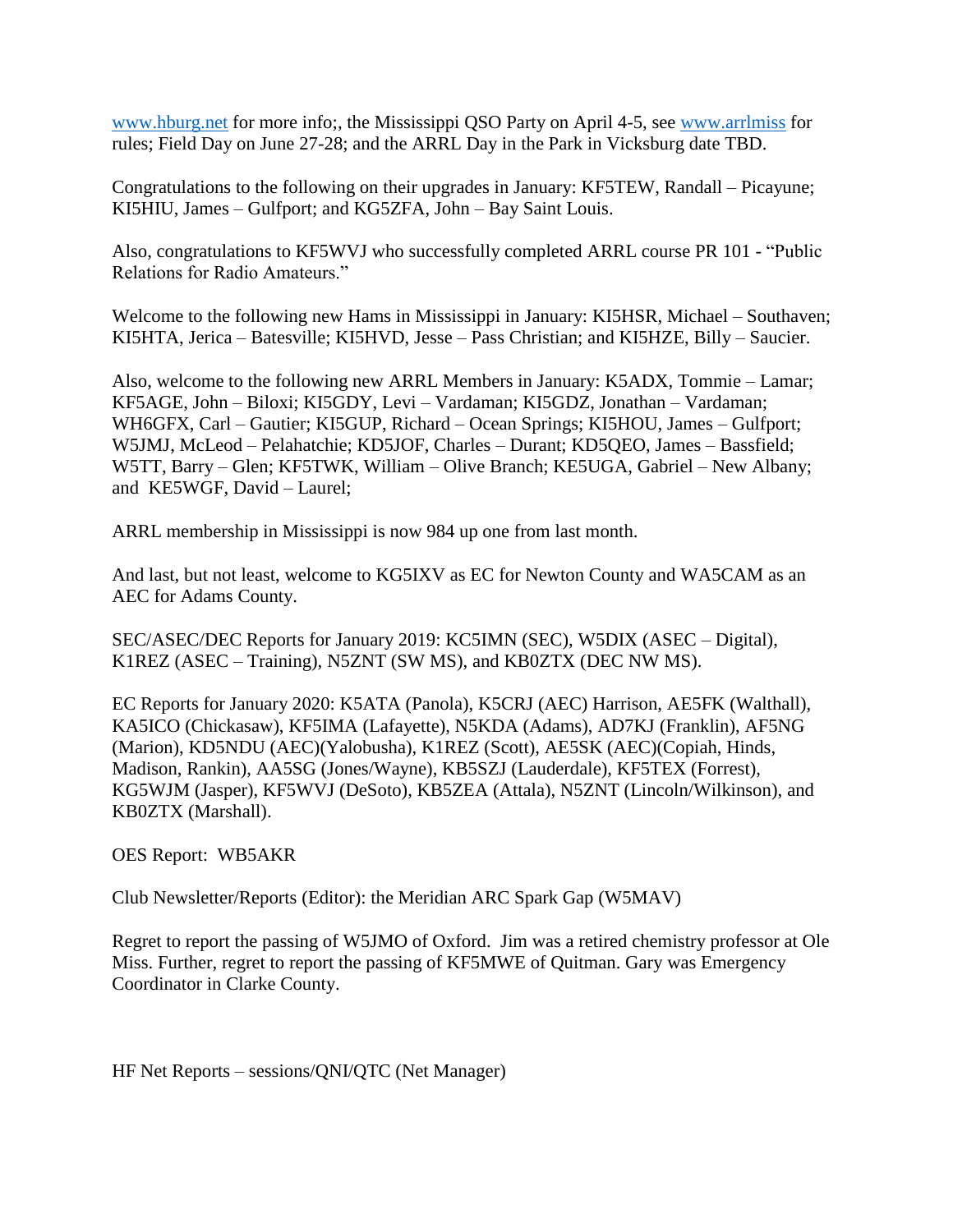Hattiesburg ARC HF Net 5/39/0 (KD5XG) K5TAL Net 5/70/0 (WV1Q) Magnolia Section Net 31/1208/3 (KA5ICO) MS Baptist Hams Net 4/25/0 (WF5F) MSPN 31/2426/12 (W5JGW)

VHF Net Reports - sessions/QNI/QTC (Net Manager)

Adams County ARES 3/34/0 (N5KDA)

Attala County ARES Net 1/4/0 (KB5ZEA) One Skywarn Net

Capital Area Emergency Net 4/43/0 (K5XU)

DeSoto County Training and Information Net 4/96/0 (KF5WVJ) One Skywarn and One Em Net

Forrest/Perry Counties Net ARES 4/53/0 (KF5TEX) One Skywarn and One Emergency Net

Hattiesburg ARC 2 M Net 5/68/8 (KD5XG)

Hattiesburg ARC 2 M Simplex Net 1/10/0 (KD5XG)

Jackson ARC Emergency Net 4/40/0 (K5XU)

Jasper County ARES Net 6/34/0 (KG5WJM) One Skywarn Net

Jones/Wayne Counties ARES 4/66/0 (AA5SG)

Madison County ARES 1/6/0 (W5DIX) Repeater down

Marion County ARES Net 4/19/0 (AF5NG)

Marshall County ARES – meets with DeSoto County Net (KB0ZTX)

Mississippi Coast ARES, Weather, and Tech Net 4/69/0 (K5CRJ)

Meridian Area Emergency Net 4/22/0 (KB5SZJ)

Metro Jackson ARES Net 2/16/0 (AE5SK)